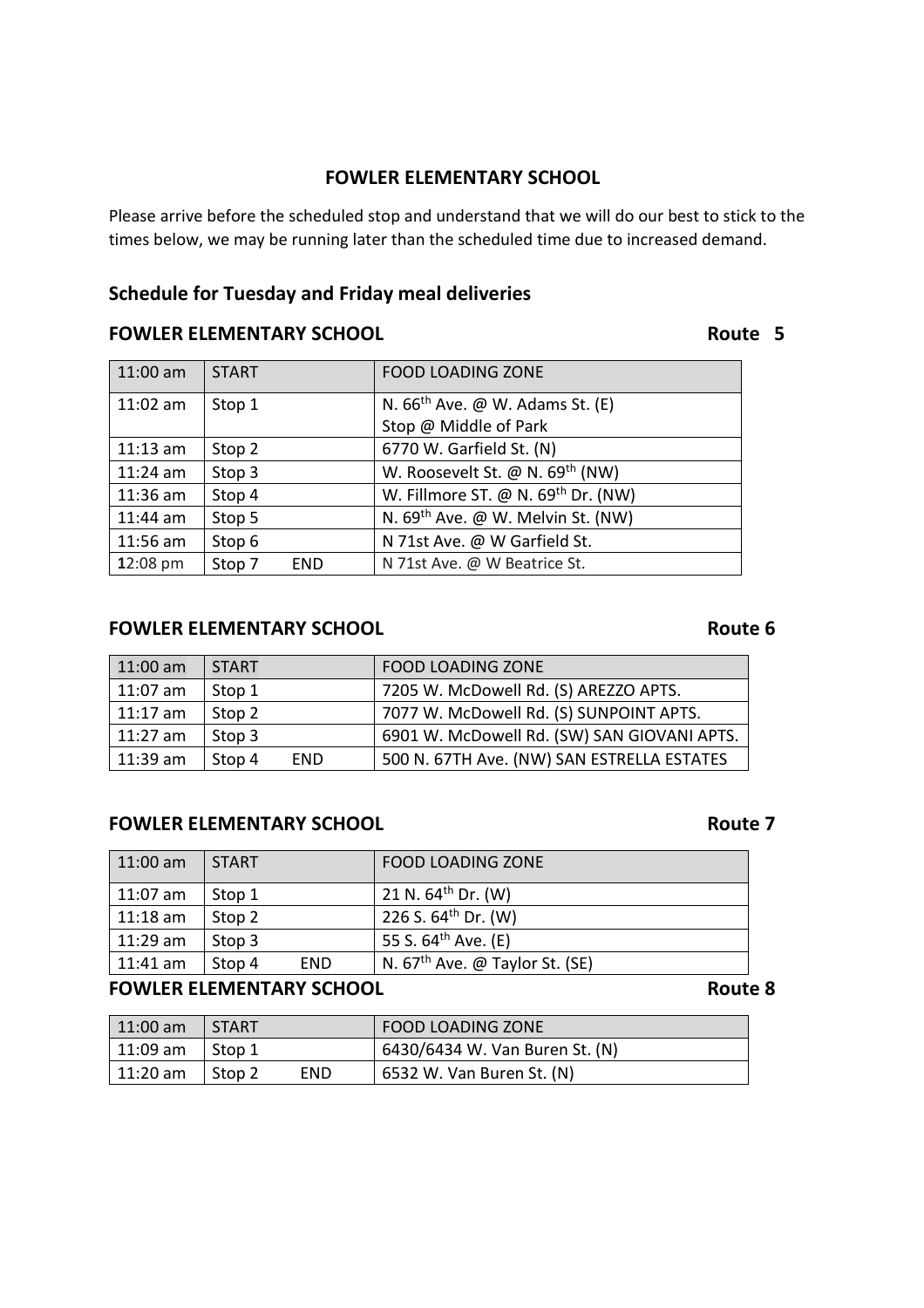### **SUNRIDGE ELEMENTARY SCHOOL**

Please arrive before the scheduled stop and understand that we will do our best to stick to the times below, we may be running later than the scheduled time due to increased demand.

## **Schedule for Tuesday and Friday meal deliveries**

## **Sunridge Elementary School Route 7 Route 7**

| $11:00$ am | <b>START</b> |            | <b>FOOD LOADING ZONE</b>         |
|------------|--------------|------------|----------------------------------|
| $11:07$ am | Stop 1       |            | 21 N. 64 <sup>th</sup> Dr. (W)   |
| $11:18$ am | Stop 2       |            | 226 S. 64 <sup>th</sup> Dr. (W)  |
| $11:29$ am | Stop 3       |            | 55 S. 64 <sup>th</sup> Ave. (E)  |
| $11:41$ am | Stop 4       | <b>END</b> | N. $67th$ Ave. @ Taylor St. (SE) |

## **Sunridge Elementary School Route 13**

| $11:00$ am | <b>START</b> |            | <b>FOOD LOADING ZONE</b> |
|------------|--------------|------------|--------------------------|
| $11:08$ am | Stop 1       |            | 6515 W. McDowell Rd. (S) |
| $11:18$ am | Stop 2       |            | 6441 W. McDowell Rd. (S) |
| $11:28$ am | Stop 3       |            | 6405 W. McDowell Rd. (S) |
| $11:39$ am | Stop 4       |            | 6231 W. McDowell Rd. (S) |
| 11:50 am   | Stop 5       | <b>END</b> | 6161 W. McDowell Rd. (S) |

# **Sunridge Elementary School Route 14** Route 14

| $11:00$ am | I START. | <b>FOOD LOADING ZONE</b>                            |
|------------|----------|-----------------------------------------------------|
| 11:09 am   | Stop 1   | W. Latham St @ N. $61^{st}$ Ave. NE                 |
| $11:19$ am | Stop 2   | 6010 W. Roosevelt St. (S)                           |
| $11:30$ am | Stop 3   | N. 61st Ave. @ W. McKinley St. (W)                  |
| $11:51$ am | Stop 4   | END   N. 62 <sup>nd</sup> Dr. @ W. Garfield St. (E) |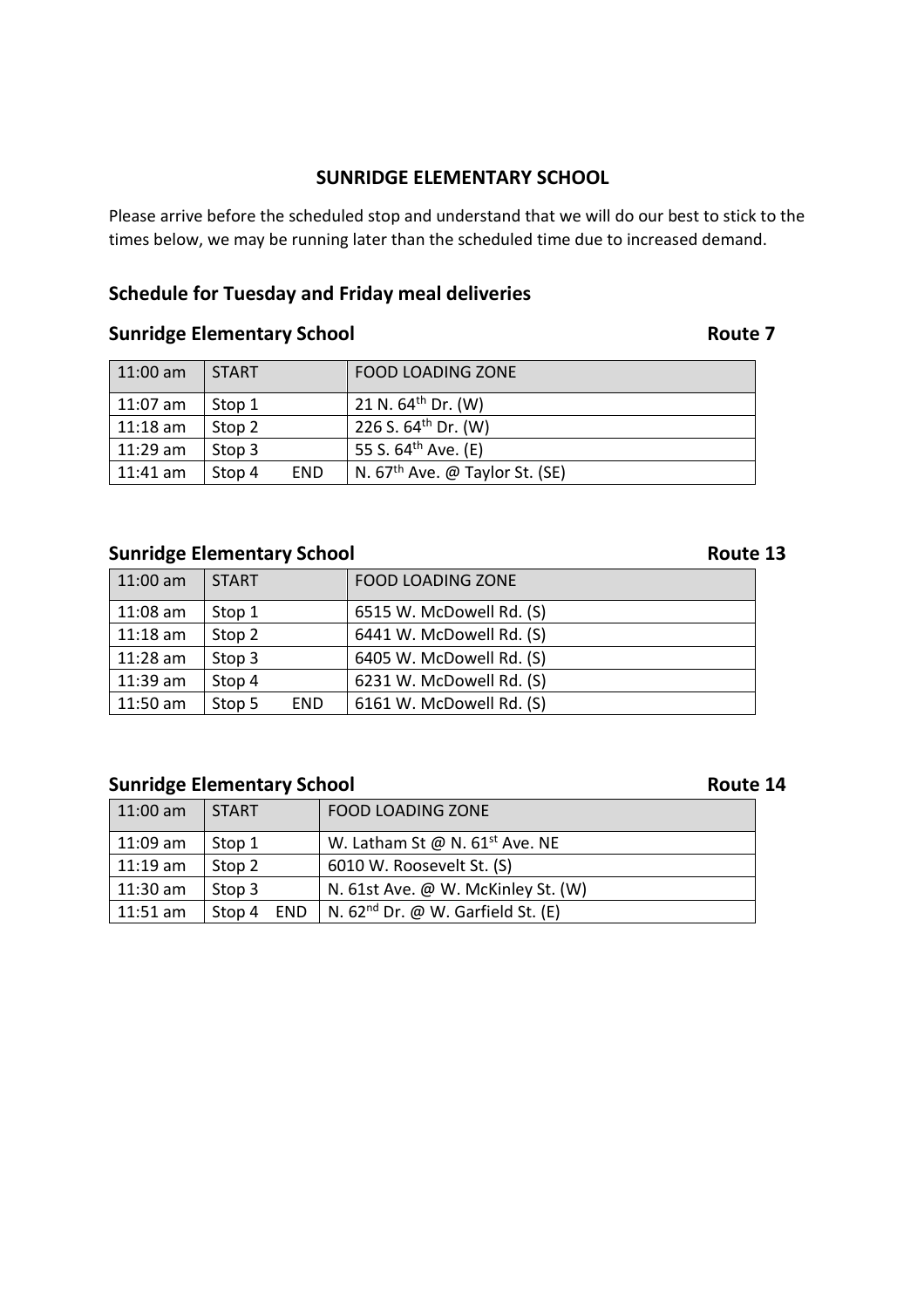### **SUN CANYON ELEMENTARY SCHOOL**

Please arrive before the scheduled stop and understand that we will do our best to stick to the times below, we may be running later than the scheduled time due to increased demand.

## **Schedule for Tuesday and Friday meal deliveries**

### **SUN CANYON ELEMENTARY SCHOOL CONSUMING ROUTE 9**

| $\vert$ 11:00 am  | START                      | <b>FOOD LOADING ZONE</b>                                    |
|-------------------|----------------------------|-------------------------------------------------------------|
| 11:03 am   Stop 1 |                            | $\pm$ S. 81 <sup>ST</sup> Ave. @ W. Hammond Ln. (E)         |
|                   | 11:14 am   Stop 2 $\,$ END | $\frac{1}{2}$ S. 81 <sup>ST</sup> Ave. @ W. Mohave St. (SE) |

### **SUN CANYON ELEMENTARY SCHOOL Route 10**

| $11:00$ am              | I START |            | <b>FOOD LOADING ZONE</b>                               |
|-------------------------|---------|------------|--------------------------------------------------------|
| 11:07 am                | Stop 1  |            | 8225 W. McDowell Rd. (SW) BY OFFICE ON McDowell        |
| 11:18 am $\vert$ Stop 2 |         |            | Col. Cord @ N. 80 <sup>th</sup> Dr. (S) DARAVANTE PARK |
| 11:29 am                | Stop 3  | <b>END</b> | 7777 W. McDowell Rd. (S) BOLERO APTS.                  |

## **SUN CANYON ELEMENTARY SCHOOL ROUTE 12**

| $11:00$ am       | <b>START</b>         | <b>FOOD LOADING ZONE</b>                     |
|------------------|----------------------|----------------------------------------------|
| $11:02$ am       | Stop 1               | S. 73 <sup>rd</sup> Ln. @ W. Hughes Dr. (SE) |
| $ 11:16$ am      | Stop 2               | 72 <sup>nd</sup> Ave. & Hess (W)             |
| $ 11:26$ am      | Stop 3               | S. 72 <sup>nd</sup> Ave @ W. Whyman Ave (W)  |
| $\vert$ 11:37 am | <b>END</b><br>Stop 4 | 72 <sup>nd</sup> Ave. & Hughes Dr. (W)       |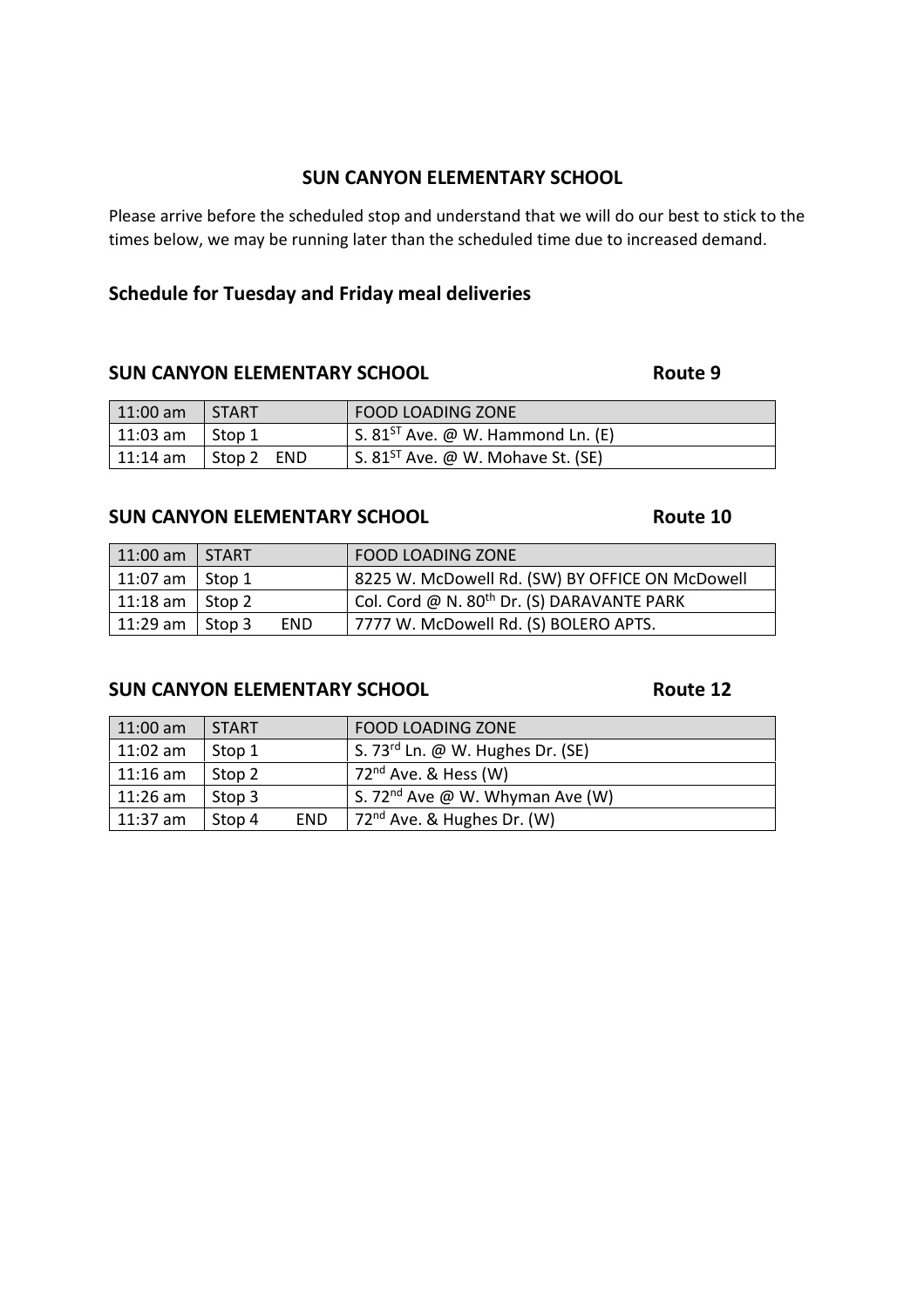## **SANTA MARIA MIDDLE SCHOOL (S.M.M.S.)**

Please arrive before the scheduled stop and understand that we will do our best to stick to the times below, we may be running later than the scheduled time due to increased demand.

### **Schedule for Tuesday and Friday meal deliveries**

| <b>S.M.M.S.</b> |              |            |                                                       | Route 9 |
|-----------------|--------------|------------|-------------------------------------------------------|---------|
| $11:00$ am      | <b>START</b> |            | <b>FOOD LOADING ZONE</b>                              |         |
| $11:03$ am      | Stop 1       |            | $\pm$ S. 81 <sup>ST</sup> Ave. @ W. Hammond Ln. (E)   |         |
| $11:14$ am      | Stop 2       | <b>END</b> | $\vert$ S. 81 <sup>ST</sup> Ave. @ W. Mohave St. (SE) |         |

| <b>S.M.M.S.</b> |              |            | Route 10                                               |  |
|-----------------|--------------|------------|--------------------------------------------------------|--|
| $11:00$ am      | <b>START</b> |            | <b>FOOD LOADING ZONE</b>                               |  |
| 11:07 am        | Stop 1       |            | 8225 W. McDowell Rd. (SW) BY OFFICE on McDowell        |  |
| $11:18$ am      | Stop 2       |            | Col. Cord @ N. 80 <sup>th</sup> Dr. (S) DARAVANTE PARK |  |
| 11:29 am        | Stop 3       | <b>END</b> | 7777 W. McDowell Rd. (S) BOLERO APTS.                  |  |

### **S.M.M.S. Route 11**

## 11:00 am START FOOD LOADING ZONE 11:03 am Stop 1  $\vert$  S. 76th Ave. @ W. Superior Ave. (SW) 11:16 am Stop 2  $77<sup>th</sup>$  St. & Southgate (W) POWER BOXES 11:26 am Stop 3 W. Pueblo Ave @ S. 81<sup>st</sup> Dr. (NE) 11:38 am  $\left| \right|$  Stop 4  $\left| \right|$  Globe & Superior (SW) 11:49 am Stop 5  $\vert$  Globe & Pioneer (SE) 12:00 pm Stop 6 END S. 79<sup>th</sup> Ave @ W. Winslow Ave. (E)

## **S.M.M.S.** Route 12

| $11:00$ am       | <b>START</b> |            | <b>FOOD LOADING ZONE</b>                     |
|------------------|--------------|------------|----------------------------------------------|
| $\vert$ 11:02 am | Stop 1       |            | S. 73 <sup>rd</sup> Ln. @ W. Hughes Dr. (SE) |
| $11:16$ am       | Stop 2       |            | $72nd$ Ave. & Hess (W)                       |
| $11:26$ am       | Stop 3       |            | S. 72 <sup>nd</sup> Ave @ W. Whyman Ave. (W) |
| $\vert$ 11:37 am | Stop 4       | <b>END</b> | 72 <sup>nd</sup> Ave. & Hughes Dr. (W)       |

## **S.M.M.S.** Route 13

| $11:00$ am | <b>START</b> |            | <b>FOOD LOADING ZONE</b> |
|------------|--------------|------------|--------------------------|
| $11:08$ am | Stop 1       |            | 6515 W. McDowell Rd. (S) |
| $11:18$ am | Stop 2       |            | 6441 W. McDowell Rd. (S) |
| $11:28$ am | Stop 3       |            | 6405 W. McDowell Rd. (S) |
| $11:39$ am | Stop 4       |            | 6231 W. McDowell Rd. (S) |
| $11:50$ am | Stop 5       | <b>END</b> | 6161 W. McDowell Rd. (S) |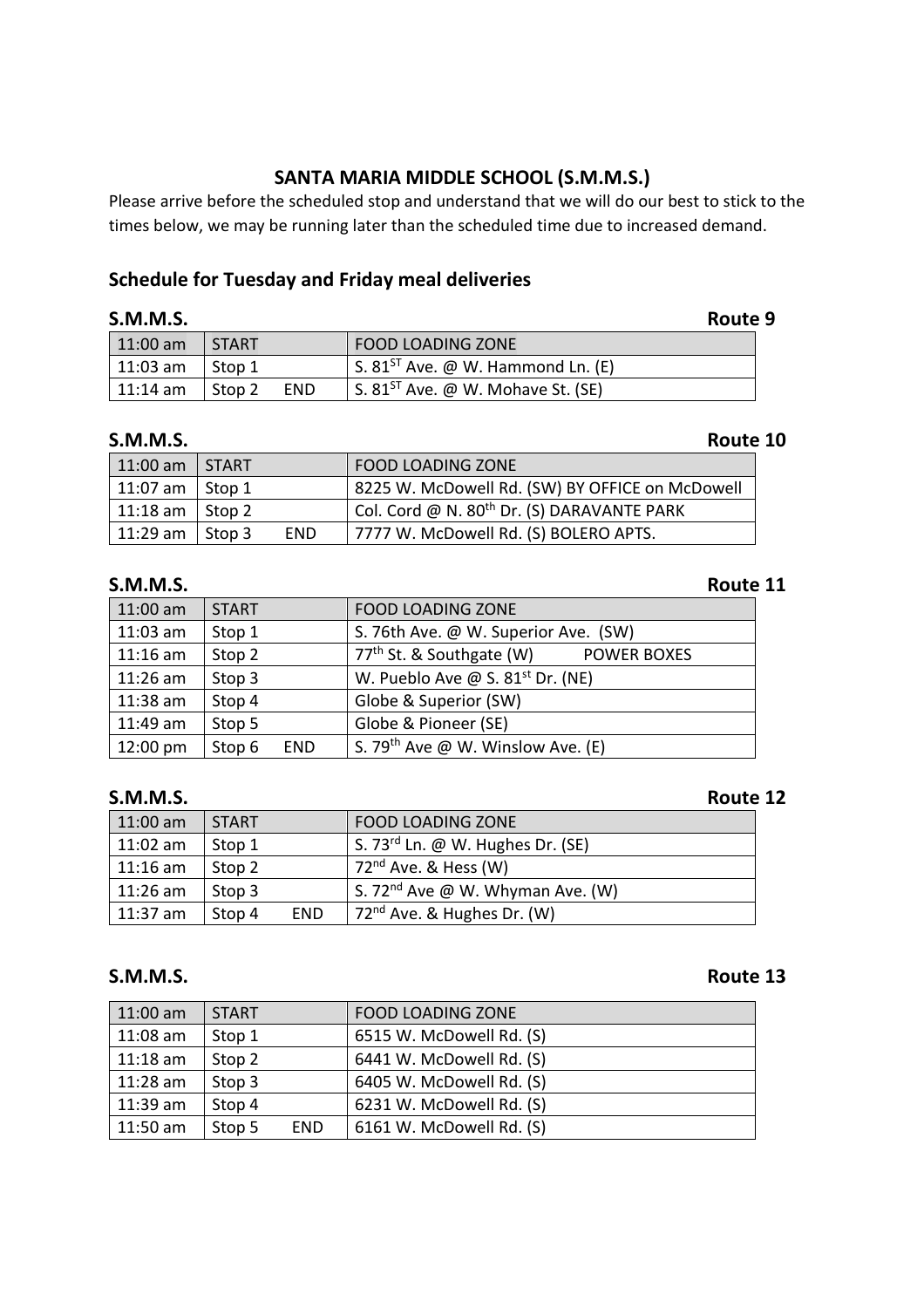### **TUSCANO ELEMENTARY SCHOOL**

Please arrive before the scheduled stop and understand that we will do our best to stick to the times below, we may be running later than the scheduled time due to increased demand.

## **Schedule for Tuesday and Friday meal deliveries**

## **TUSCANO ELEMENTARY SCHOOL CONSUMING TO A ROUTE 1**

| $11:00$ am | <b>START</b> | <b>LOADING UP</b>                 |
|------------|--------------|-----------------------------------|
| $11:03$ am | Stop 1       | S. $67TH$ Ave. @ Illini St (NW)   |
| $11:15$ am | Stop 2       | 71 <sup>st</sup> W. Wier Ave (NW) |
| $11:28$ am | Stop 3       | S. 70th Ln. @ W. Pueblo Ave (E)   |
| $11:39$ am | Stop 4       | S. Sienna Vista @ Getty Dr. (NE)  |
| $11:50$ am | Stop 5 END   | S. 73rd Dr. @ W. Getty Dr. (NE)   |

### **TUSCANO ELEMENTARY SCHOOL CONSUMING A ROUTE 2**

# 11:00 am START | FOOD LOADING ZONE 11:03 am Stop 1 W. Raymond St.  $\omega$  74<sup>th</sup> Ave. (S) 11:14 am | Stop 2  $\vert$  7395 Heber Rd. (S) 11:26 am Stop 3 END W. Florence Ave. @ W. Florence Ave Park

### **TUSCANO ELEMENTARY SCHOOL CONSUMING TO A ROUTE 3**

| $11:00$ am | <b>START</b>         | <b>FOOD LOADING ZONE</b>                                   |
|------------|----------------------|------------------------------------------------------------|
| $11:02$ am | Stop 1               | S. 71 <sup>st</sup> Ave. @ Sienna Vista Ave (NW)           |
| $11:13$ am | Stop 2               | Sienna Vista Ave @ W. Elwood St. (W)                       |
| $11:24$ am | Stop 3               | S. 71 <sup>st</sup> Ave @ W. Superior Ave. (NW Side, East) |
| $11:36$ am | Stop 4<br><b>END</b> | S. 70 <sup>th</sup> Dr. @ W. Pioneer St. (W)               |

### **TUSCANO ELEMENTARY SCHOOL CONSUMING TO A ROUTE 11**

| $11:00$ am | <b>START</b>         | <b>FOOD LOADING ZONE</b>                      |
|------------|----------------------|-----------------------------------------------|
| $11:03$ am | Stop 1               | S. 76th Ave. @ W. Superior Ave. (SW)          |
| $11:16$ am | Stop 2               | 77 <sup>th</sup> St. & Southgate (W)          |
|            |                      | <b>POWER BOXES</b>                            |
| $11:26$ am | Stop 3               | W. Pueblo Ave @ S. $81^{st}$ Dr. (NE)         |
| $11:28$ am | Stop 4               | Globe & Superior (SW)                         |
| $11:42$ am | Stop 5               | Globe & Pioneer (SE)                          |
| $11:53$ am | Stop 6<br><b>END</b> | S. 79 <sup>th</sup> Ave @ W. Winslow Ave. (E) |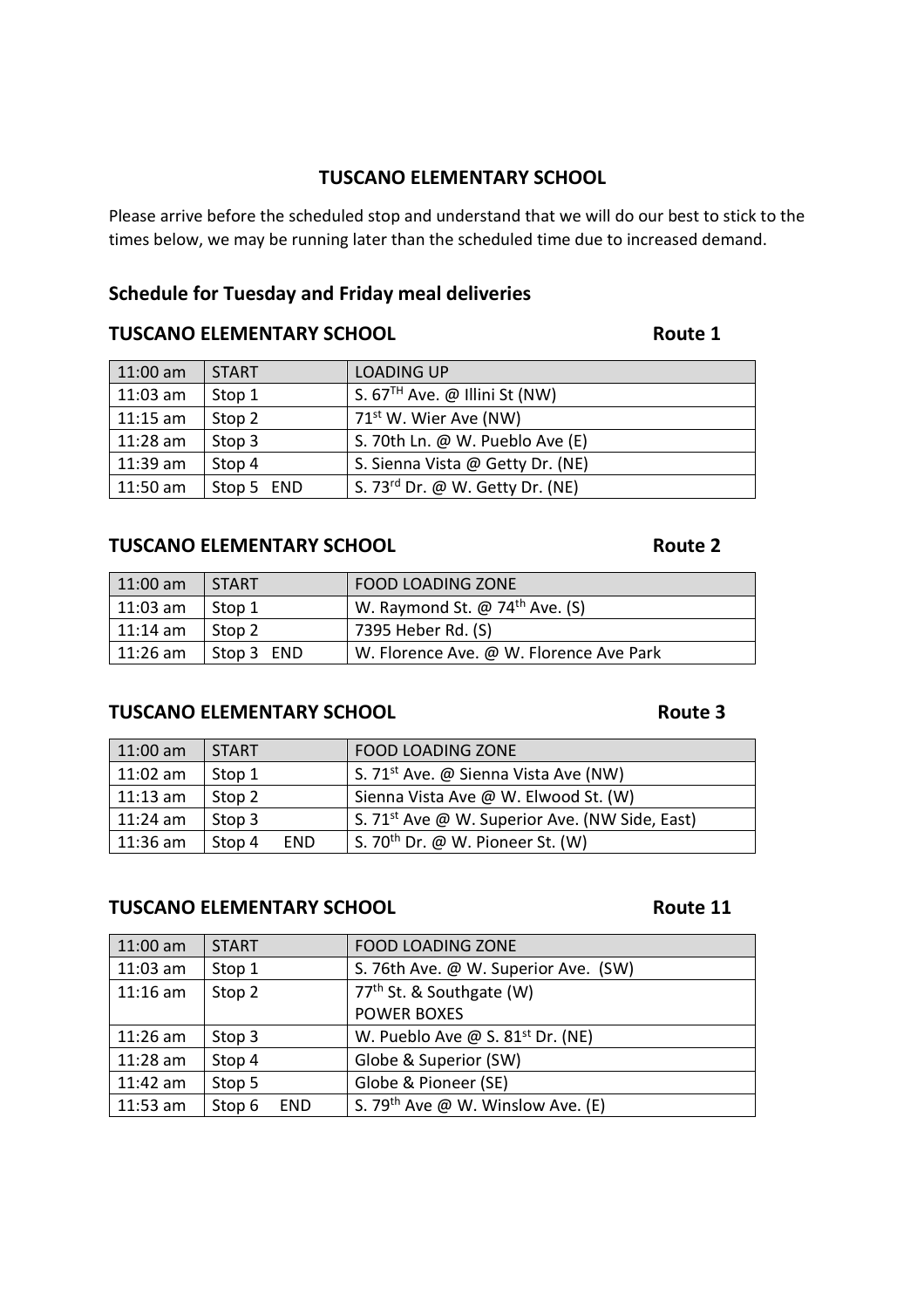## **WESTERN VALLEY ELEMENTARY SCHOOL (W.V.E.S)**

Please arrive before the scheduled stop and understand that we will do our best to stick to the times below, we may be running later than the scheduled time due to increased demand.

# **Schedule for Tuesday and Friday meal deliveries**

### **W.V.E.S. Route 1**

| 11:00 am   | <b>START</b> |            | <b>FOOD LOADING ZONE</b>          |
|------------|--------------|------------|-----------------------------------|
| $11:03$ am | Stop 1       |            | S. $67TH$ Ave. @ Illini St (NW)   |
| $11:15$ am | Stop 2       |            | 71 <sup>st</sup> W. Wier Ave (NW) |
| $11:28$ am | Stop 3       |            | S. 70th Ln. @ W. Pueblo Ave (E)   |
| $11:39$ am | Stop 4       |            | S. Sienna Vista @ Getty Dr. (NE)  |
| $11:50$ am | Stop 5       | <b>END</b> | S. 73rd Dr. @ W. Getty Dr. (NE)   |

### **W.V.E.S. Route 4**

| $11:00$ am | <b>START</b>         | <b>FOOD LOADING ZONE</b>               |
|------------|----------------------|----------------------------------------|
| $11:03$ am | Stop 1               | 6340 W. Magnolia St. (NE)              |
| $11:16$ am | Stop 2               | W. Hess Ave. @ 63rd Ln. (NE)           |
| $11:28$ am | Stop 3               | S. 65th Glenn @ W. Mohave St. (NW)     |
| $11:39$ am | Stop 4               | Yuma & Pima (SE)                       |
| $11:51$ am | <b>END</b><br>Stop 5 | 63 <sup>rd</sup> Dr. & Sonora St. (SW) |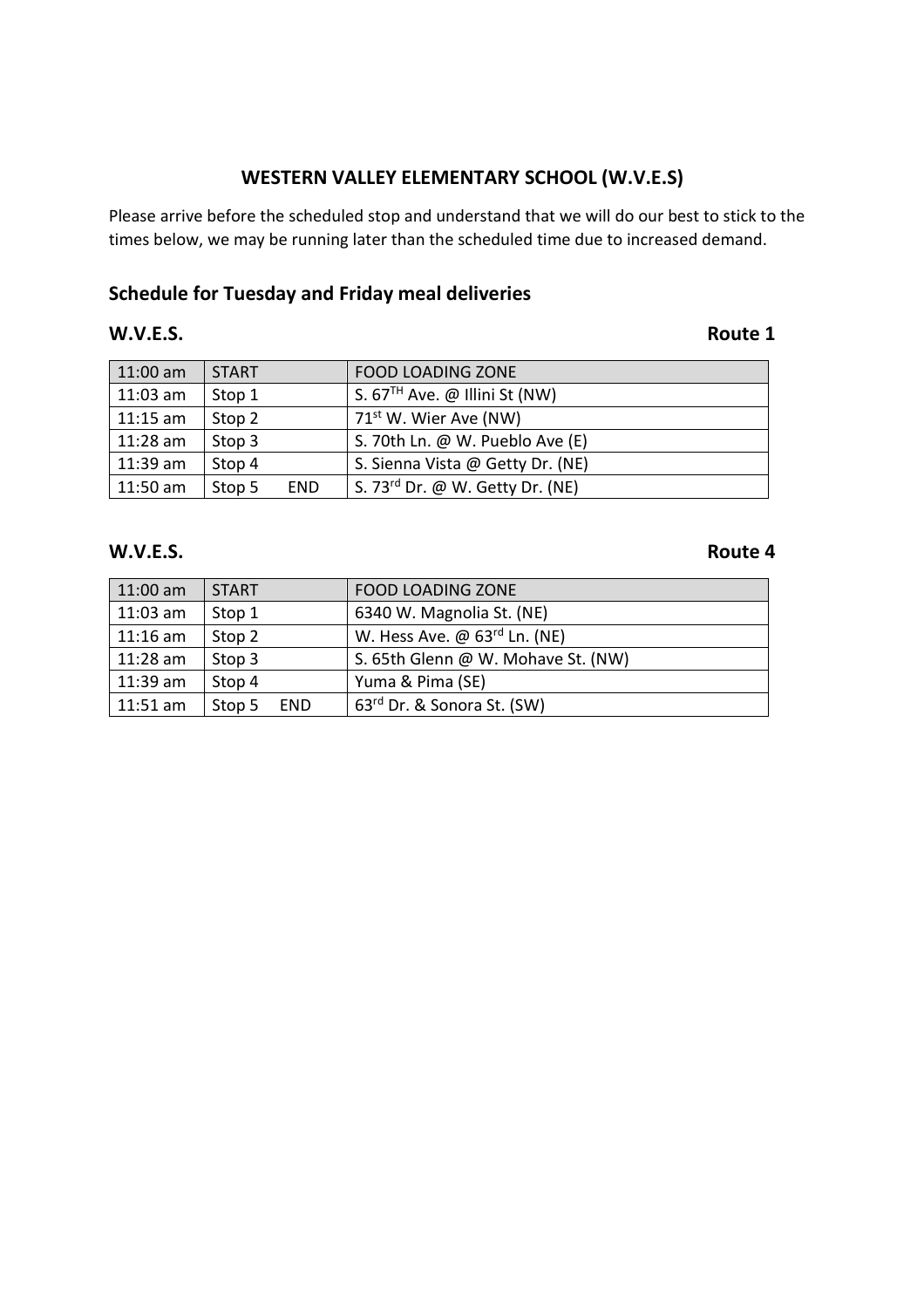## **WESTERN VALLEY MIDDLE SCHOOL (W.V.M.S.)**

Please arrive before the scheduled stop and understand that we will do our best to stick to the times below, we may be running later than the scheduled time due to increased demand.

## **Schedule for Tuesday and Friday meal deliveries**

### **W.V.M.S. Route 1**

| $11:00$ am | <b>START</b>         | <b>FOOD LOADING ZONE</b>          |
|------------|----------------------|-----------------------------------|
| $11:03$ am | Stop 1               | S. $67TH$ Ave. @ Illini St (NW)   |
| $11:15$ am | Stop 2               | 71 <sup>st</sup> W. Wier Ave (NW) |
| $11:28$ am | Stop 3               | S. 70th Ln. @ W. Pueblo Ave (E)   |
| $11:39$ am | Stop 4               | S. Sienna Vista @ Getty Dr. (NE)  |
| $11:50$ am | Stop 5<br><b>END</b> | S. 73rd Dr. @ W. Getty Dr. (NE)   |

### **W.V.M.S. Route 2**

| $11:00$ am       | <b>START</b> |            | FOOD LOADING ZONE                                 |
|------------------|--------------|------------|---------------------------------------------------|
| $\vert$ 11:03 am | l Stop 1     |            | W. Raymond St. $\omega$ 74 <sup>th</sup> Ave. (S) |
| $\vert$ 11:14 am | Stop 2       |            | 7395 Heber Rd. (S)                                |
| $\mid$ 11:26 am  | l Stop 3     | <b>END</b> | W. Florence Ave. @ W. Florence Ave Park           |

### **W.V.M.S. Route 3**

| $11:00$ am | START                | <b>FOOD LOADING ZONE</b>                                   |
|------------|----------------------|------------------------------------------------------------|
| $11:02$ am | Stop 1               | S. 71 <sup>st</sup> Ave. @ Sienna Vista Ave (NW)           |
| $11:13$ am | Stop 2               | Sienna Vista Ave @ W. Elwood St. (W)                       |
| $11:24$ am | Stop 3               | S. 71 <sup>st</sup> Ave @ W. Superior Ave. (NW Side, East) |
| $11:36$ am | Stop 4<br><b>END</b> | S. 70 <sup>th</sup> Dr. @ W. Pioneer St. (W)               |

### **W.V.M.S. Route 4**

| 11:00 am   | <b>START</b> |            | <b>FOOD LOADING ZONE</b>                        |
|------------|--------------|------------|-------------------------------------------------|
| $11:03$ am | Stop 1       |            | 6340 W. Magnolia St. (NE)                       |
| $11:16$ am | Stop 2       |            | W. Hess Ave. $\omega$ 63 <sup>rd</sup> Ln. (NE) |
| $11:28$ am | Stop 3       |            | S. 65th Glenn @ W. Mohave St. (NW)              |
| $11:39$ am | Stop 4       |            | Yuma & Pima (SE)                                |
| $11:51$ am | Stop 5       | <b>END</b> | $63^{\text{rd}}$ Dr. & Sonora St. (SW)          |